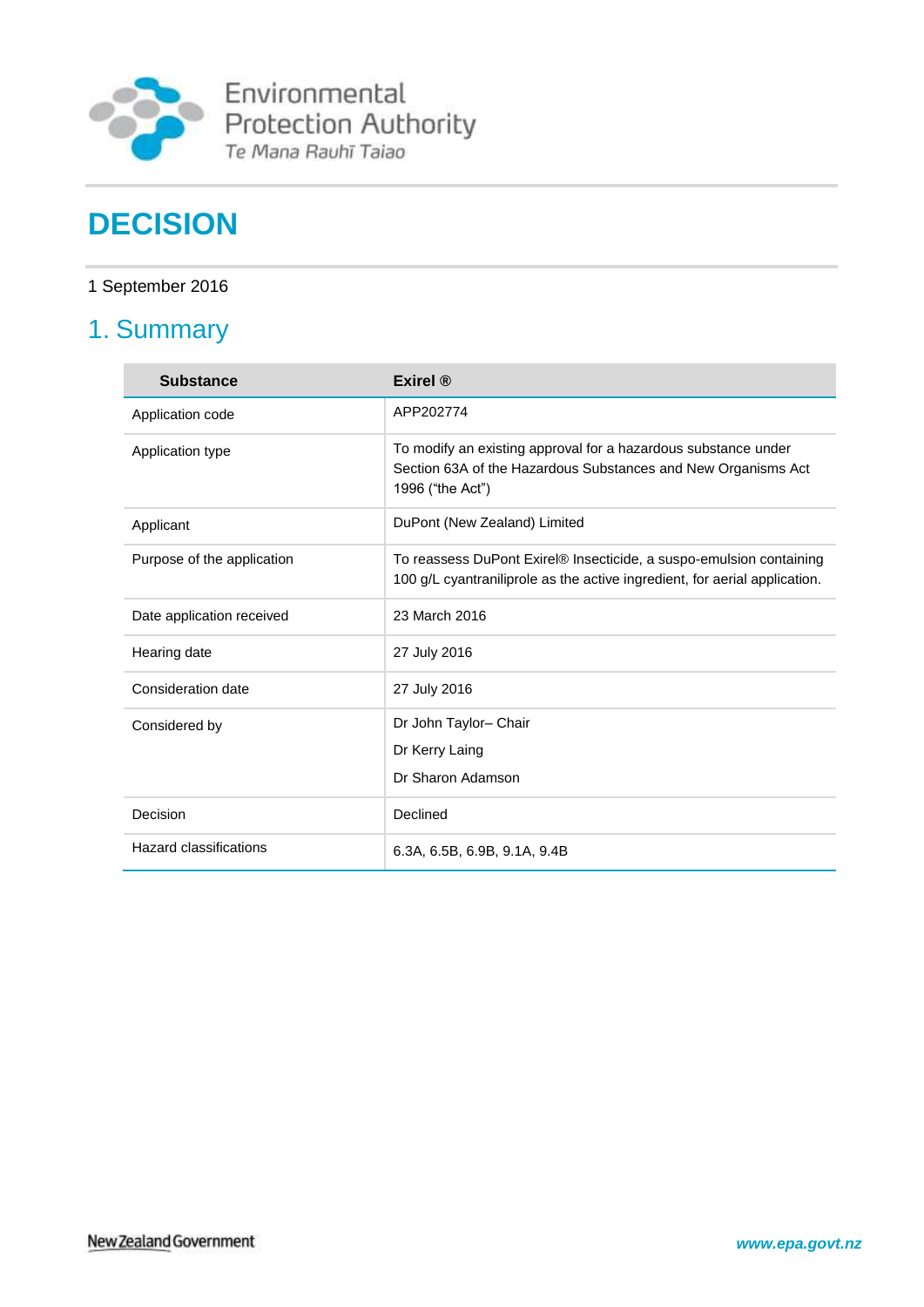Application to reassess Exirel® containing 100 g/L cyantraniliprole (APP202774)

# **Table of Contents**

| 1.              |                                                                                                               |                      |
|-----------------|---------------------------------------------------------------------------------------------------------------|----------------------|
|                 |                                                                                                               |                      |
| 2.              |                                                                                                               |                      |
| 3.              |                                                                                                               |                      |
| 4.              |                                                                                                               |                      |
| 5.              |                                                                                                               |                      |
| 6.              | The Evaluation and Review Report (Staff Report) and additional information5                                   |                      |
| 7.              |                                                                                                               |                      |
|                 |                                                                                                               |                      |
| 8.              |                                                                                                               |                      |
|                 | Risks during manufacture, packaging and importation<br>Risks during transport and storage<br>Risks during use | 13<br>14<br>14<br>15 |
|                 | Risks during disposal<br>Relationship of Māori to the environment                                             | 15                   |
|                 | Assessment of risks to society, the community and the economy                                                 | 16                   |
| 9.              |                                                                                                               |                      |
| 10 <sub>1</sub> |                                                                                                               |                      |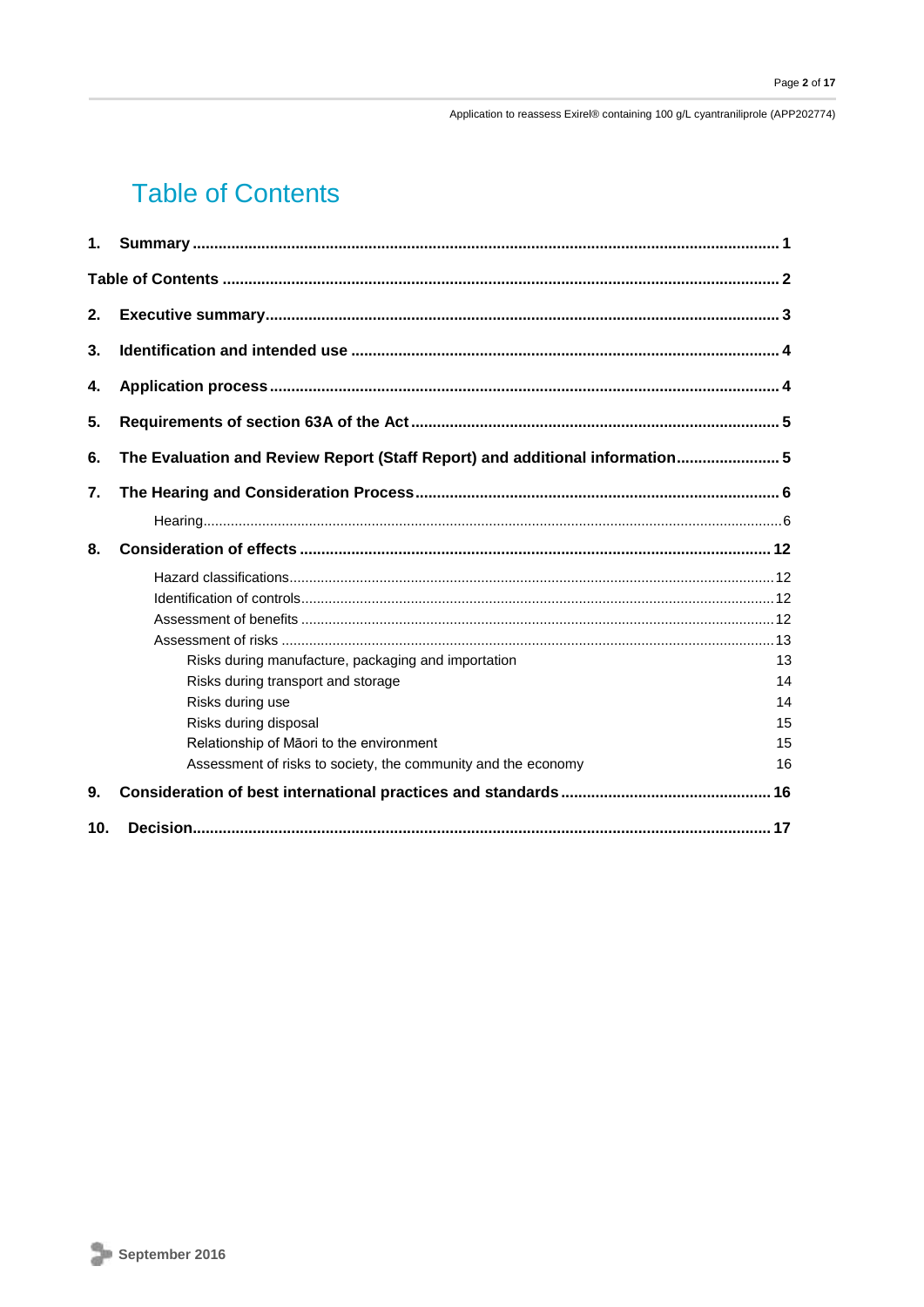# 2. Executive summary

- 2.1. Exirel® is a suspo-emulsion that contains 100 g/L cyantraniliprole as the active ingredient. It was approved under the Hazardous Substances and New Organisms (HSNO) Act (the Act) on 28 June 2013.
- 2.2. The application to modify the existing approval for Exirel® was made by DuPont New Zealand Limited and was publically notified in accordance with section 53 of the Act.
- 2.3. During the submission period, four submissions were received on the application; from the Apiculture New Zealand Technical Focus Group ('ApiNZ'), Te Rūnanga o Ngāi Tahu (Ngāi Tahu), Ngāpuhi HSNO Komiti ('Ngapuhi'), and The Honeybee Society Inc ('HBS'). Of these submitters, ApiNZ did not indicate whether they supported or opposed the application, Ngāi Tahu and Ngāpuhi opposed the application, and HBS supported the approval of the application.
- 2.4. ApiNZ and Ngāi Tahu requested to speak at a hearing and on 27 July 2016 a hearing was held in Wellington. The applicant presented at the hearing in support of the approval of the application and verbal submissions were heard from Don MacLeod and Barry Foster of ApiNZ, and Oliver Sutherland and Gerry Te Kapa Coates of Ngāi Tahu.
- 2.5. After considering all relevant information available at the time of the hearing, the Committee decided that it had sufficient information with which to make a decision on this application.
- 2.6. With the suite of controls presented in the Staff Report, the Committee assessed the risks posed by aerial application of Exirel® and determined that they would be non-negligible. The Committee assessed the level of benefits associated with aerial application of Exirel® and determined that they would be negligible. In accordance with section 63A(6) of the Act, the Committee decided to decline the application to modify the existing approval for Exirel®.
- 2.7. Grounds for this reassessment were established under section 62(2)(c) of the Act by the EPA in its decision dated 19 November 2015. In its decision, the EPA determined that grounds exist for reassessing Exirel® based on the proposed change of use to include aerial application methods. As such, this met the criterion that information showing a significant change of use, or a significant change in the quantity manufactured, imported, or developed had become available.
- 2.8. In reaching its conclusion, the Committee has applied the precautionary approach prescribed by section 7 of HSNO Act. This section states that there is a requirement to take into account the need for caution in managing adverse effects where there is scientific and technical uncertainty about those effects.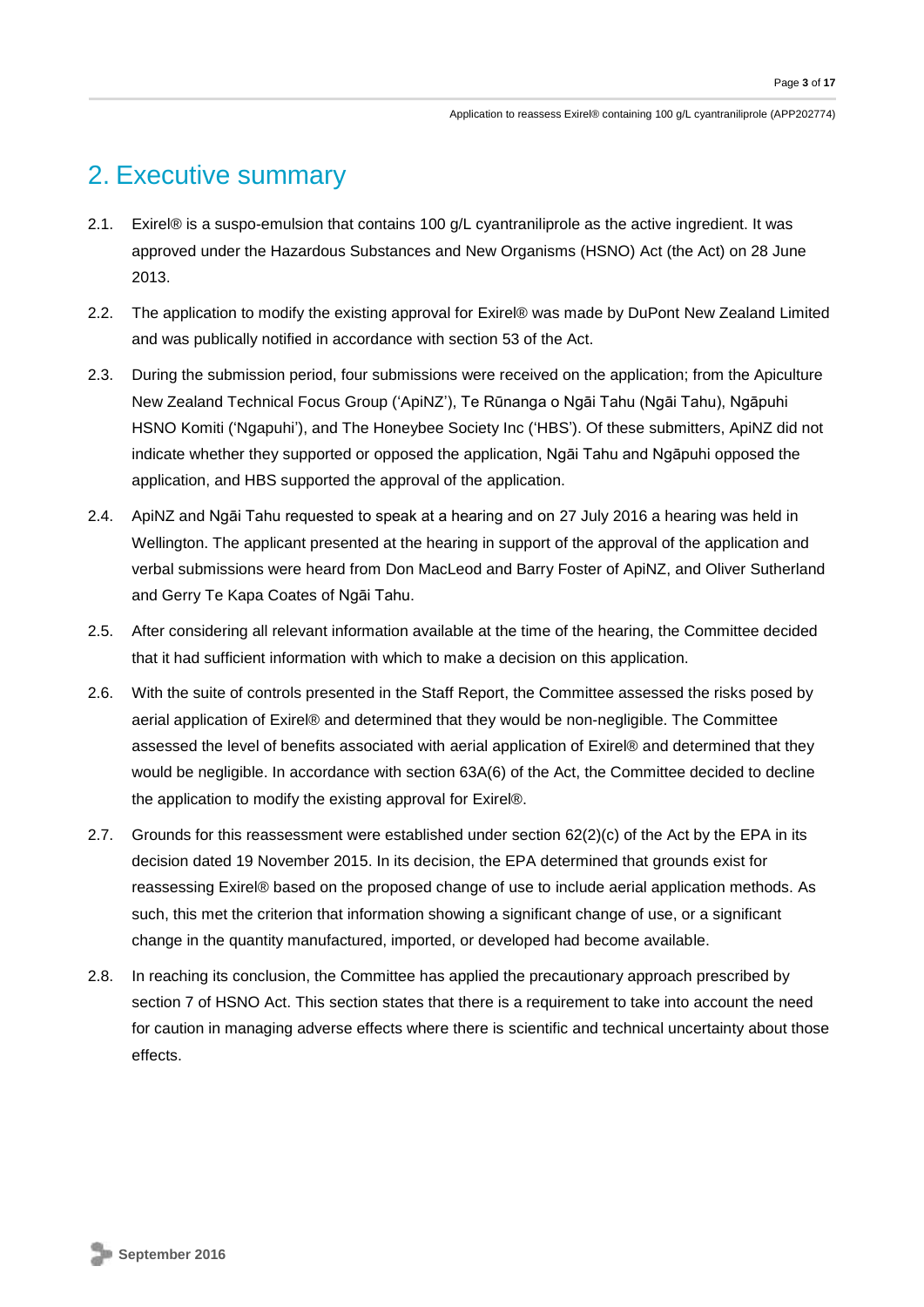# 3. Identification and intended use

- 3.1. Exirel® is currently approved for use at 50 g a.i./ha ground based application, with a maximum of three applications per year with a minimum interval of seven days. The applicant has requested aerial application at an application rate of 15 g a.i/ha, three times a year with a minimal interval of 14 days.
- 3.2. Exirel® is intended for application on brassicas (turnips, swede forage, rape and kale). It contains 100 g/L cyantraniliprole as the active ingredient.
- 3.3. Exirel® was approved under the Act on 28 June 2013 (HSR100857). That approval restricted the application of Exirel® to ground-based methods only.

# 4. Application process

**Formal receipt and notification**

- 4.1. The application was formally received by the EPA on 23 March 2016.
- 4.2. The Minister for the Environment was advised of the application in writing on 8 April 2016, in accordance with section 53(4) of the Act. The Ministry for the Environment, WorkSafe New Zealand, the Ministry of Health, the Department of Conservation, and the Agricultural Compounds and Veterinary Medicines ('ACVM') group of the Ministry for Primary Industries were advised of the application and notified of the submission period. No comments or submissions on the application were received from these parties.
- 4.3. The application was publicly notified and opened for submissions on 8 April 2016. The submission period closed on 23 May 2016.

**Submissions received**

- 4.4. Four submissions were received in response to public notification of the application. All submissions expressed concern about the potential impact on the environment. Submitters generally noted:
	- The potential use of surfactants and enhanced toxicity and ecotoxicity effects
	- Concern with the practicalities of proposed controls and their enforceability, particularly around the protection of bees
	- Concern with the ambiguity of wording present on the product label
	- Breach of principle in relation to 'active protection' in the Treaty of Waitangi
	- Concern with risks to the aquatic environment.
- 4.5. The Committee took account of these submissions in making its decision.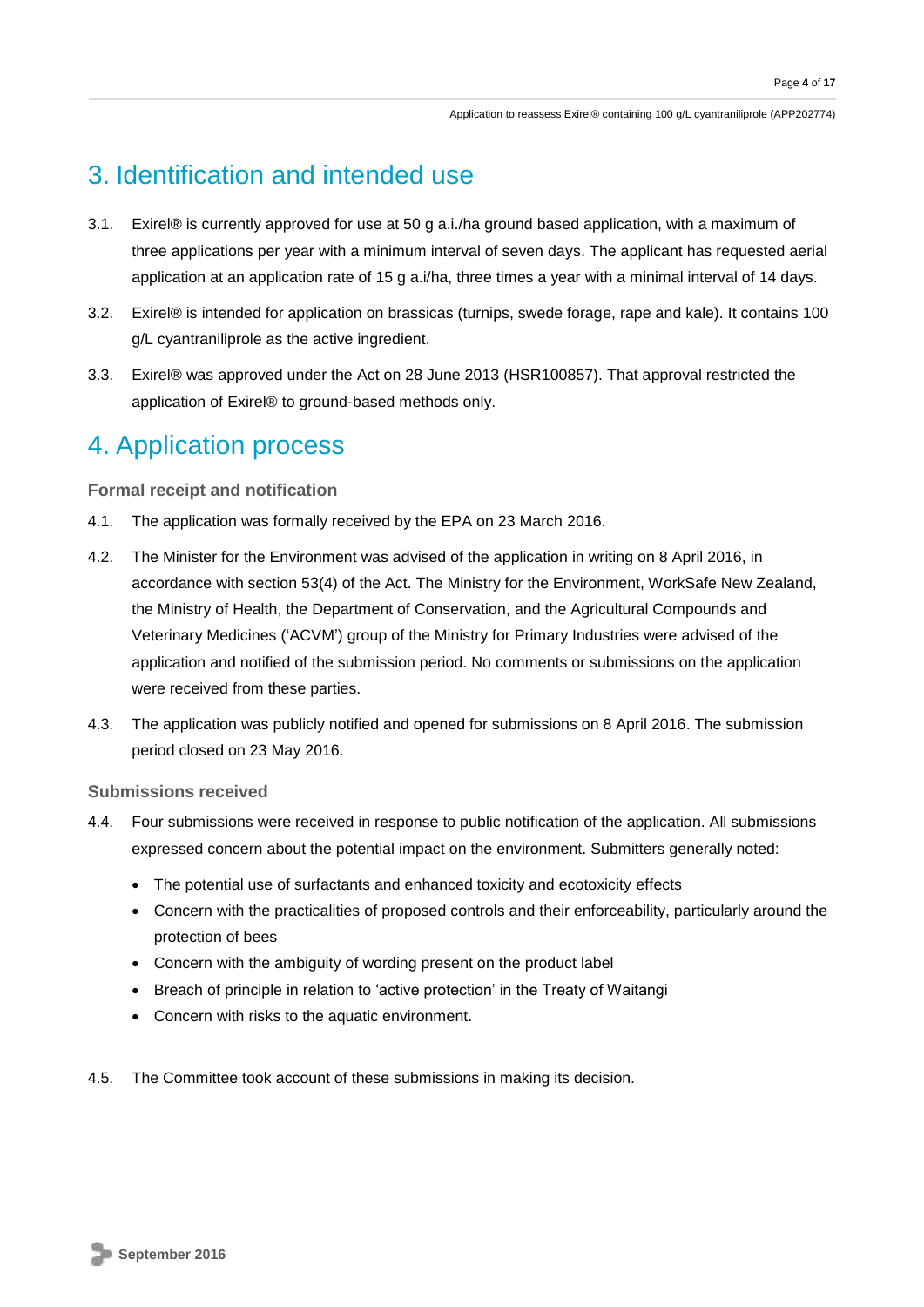# 5. Requirements of section 63A of the Act

- 5.1. Under section 63A(1) of the Act, a modified reassessment may be carried out where the reassessment will involve only a specific aspect of an approval and the proposed amendment is not a minor or technical amendment to which section 67A of the Act applies.
- 5.2. The Committee considered that-
	- a reassessment of the substance under section 63 of the Act is not appropriate because the reassessment involves only a specific aspect of the approval, i.e. aerial application methods as opposed to ground-based application methods.
	- the amendment is not "minor in effect", or a minor or technical amendment.
- 5.3. Under section 63A(6) of the Act, the EPA may approve or decline an application for reassessment under section 63A of the Act after taking into account:
	- all the effects associated with the reassessment; and
	- the best international practices and standards for the safe management of hazardous substances.

# 6. The Evaluation and Review Report (Staff Report) and additional information

- 6.1. The Staff Report is the staff's review of the application and available data regarding the substance and provides information to assist the Committee's decision-making. The staff conducted quantitative human health and environmental risk assessments to consider additional risks posed by aerial application at the proposed rate. These assessments considered the exposure and subsequent effects on people and the environment throughout the life cycle of the substance.
- 6.2. Based on all the available information, the staff assessed the potential risks that aerial application of the substance may pose to the environment, human health, the relationship of Māori to the environment, society, and the economy.
- 6.3. The staff identified a suite of default controls based on the hazard classifications of Exirel®. They also considered variations to these controls, and the addition of extra controls, in accordance with section 77 and section 77A of the Act.
- 6.4. The Staff Report concluded that with the default controls, the proposed variations to these controls, and the addition of extra controls, the risk to human health and the environment would be managed. The staff recommended to the Committee that with the proposed controls in place, the overall level of benefit provided by the modification of the existing approval of Exirel® to include aerial application would outweigh the overall risk.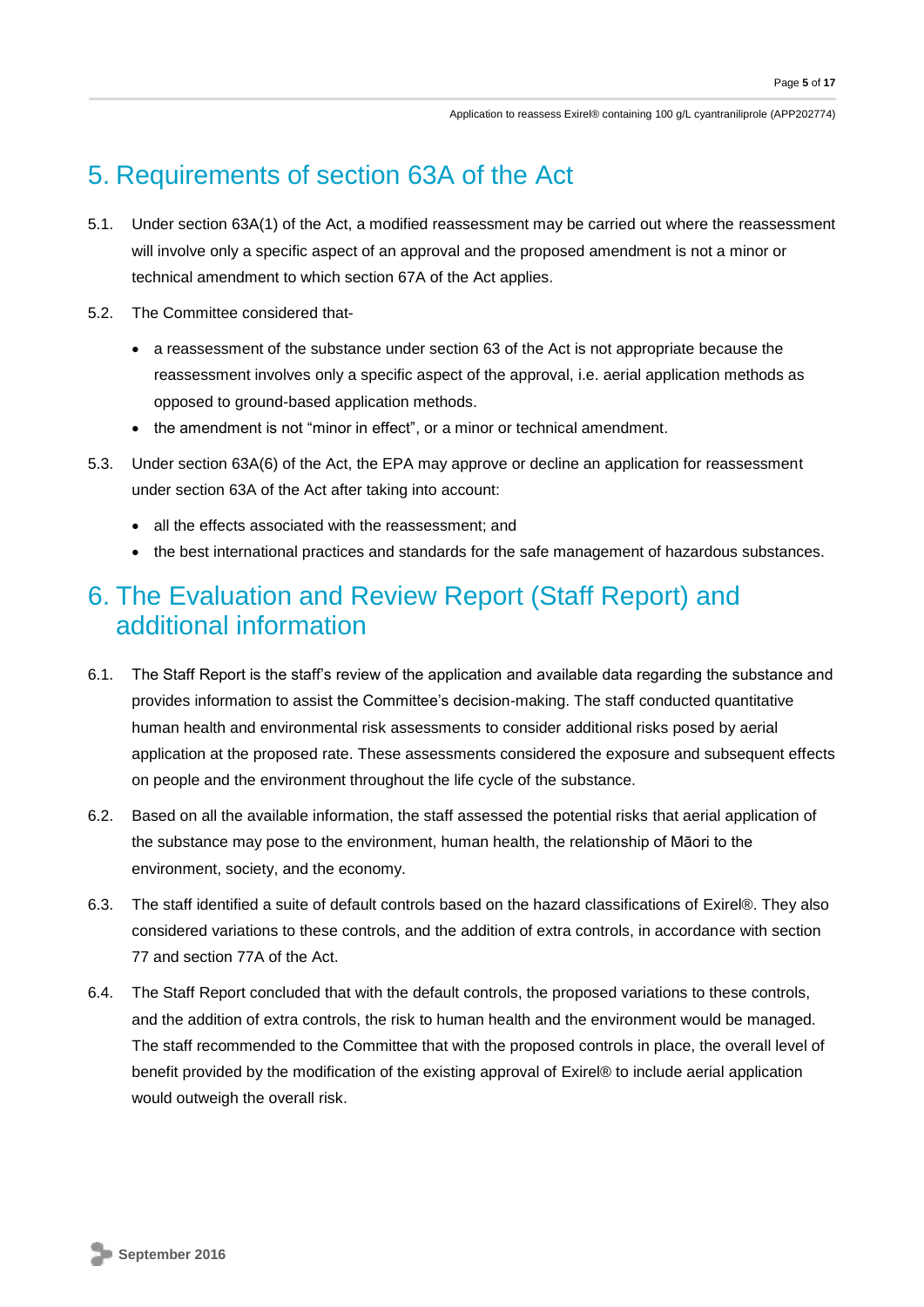# 7. The Hearing and Consideration Process

# **Hearing**

7.1. On 27 July 2016, a hearing was held at the Willeston Conference Centre in Wellington. Presentations were given by the applicant, the EPA staff and submitters.

## **Applicant's presentation**

- 7.2. The Exirel® application was represented by Greg Mitchell and Mark Christie of DuPont New Zealand.
- 7.3. Mr Mitchell began by outlining the purpose of the hearing and the grounds for a reassessment of Exirel®. He noted the reduction in the proposed application rates from 50 g/ha of active ingredient to 15 g/ha of active ingredient for aerial application and an increase in the minimum time interval between applications from seven to fourteen days. He also noted that although the set maximum number of application is three per year, in reality it would be unlikely that growers would use the maximum number of applications.
- 7.4. Mr Mitchell spoke about the benefits of aerial application using helicopters over fixed-wing aircraft. He noted the limited number of fixed-wing aircraft available to growers for aerial application. He also noted the topography and layout of larger areas which have paddocks interspersed within grazing pastures. Smaller areas do not always have long runs over flat land, indicating that aerial application by fixed-wing aircraft would be less effective than by helicopters, which are able to move easily between areas.
- 7.5. Mr Mitchell spoke about the risks to human health. He noted that there is "*no additional risk from manufacturing, packaging, importation, transport and storage"* and that the risks remain unchanged from the original application.
- 7.6. Mr Mitchell noted that the risk from exposure was deemed acceptable at the higher application rate, and that the new reduced rate wouldn't trigger any new risk than has already been assessed. He also noted the requirement for users to have an Approved Handler certificate when mixing, loading and applying Exirel®. He noted this control would ensure users have sufficient knowledge, competence and experience to handle Exirel® safely.
- 7.7. Mr Mitchell noted the potential risk to bystanders via chemical spray drift is higher due to the aerial application method. However, he noted that diluted spray does not pose a significant exposure risk during unintentional contact and that repeated exposure is mitigated by the restrictions of the application rate, number of applications and spray interval.
- 7.8. Mr Mitchell discussed the risk to the environment while noting the main change in risk profile is from exposure during use. He noted that risks arising from the change in application method to soil organisms, non-target plants and terrestrial vertebrates remain unchanged and that the current controls mitigate the risks to an acceptable level.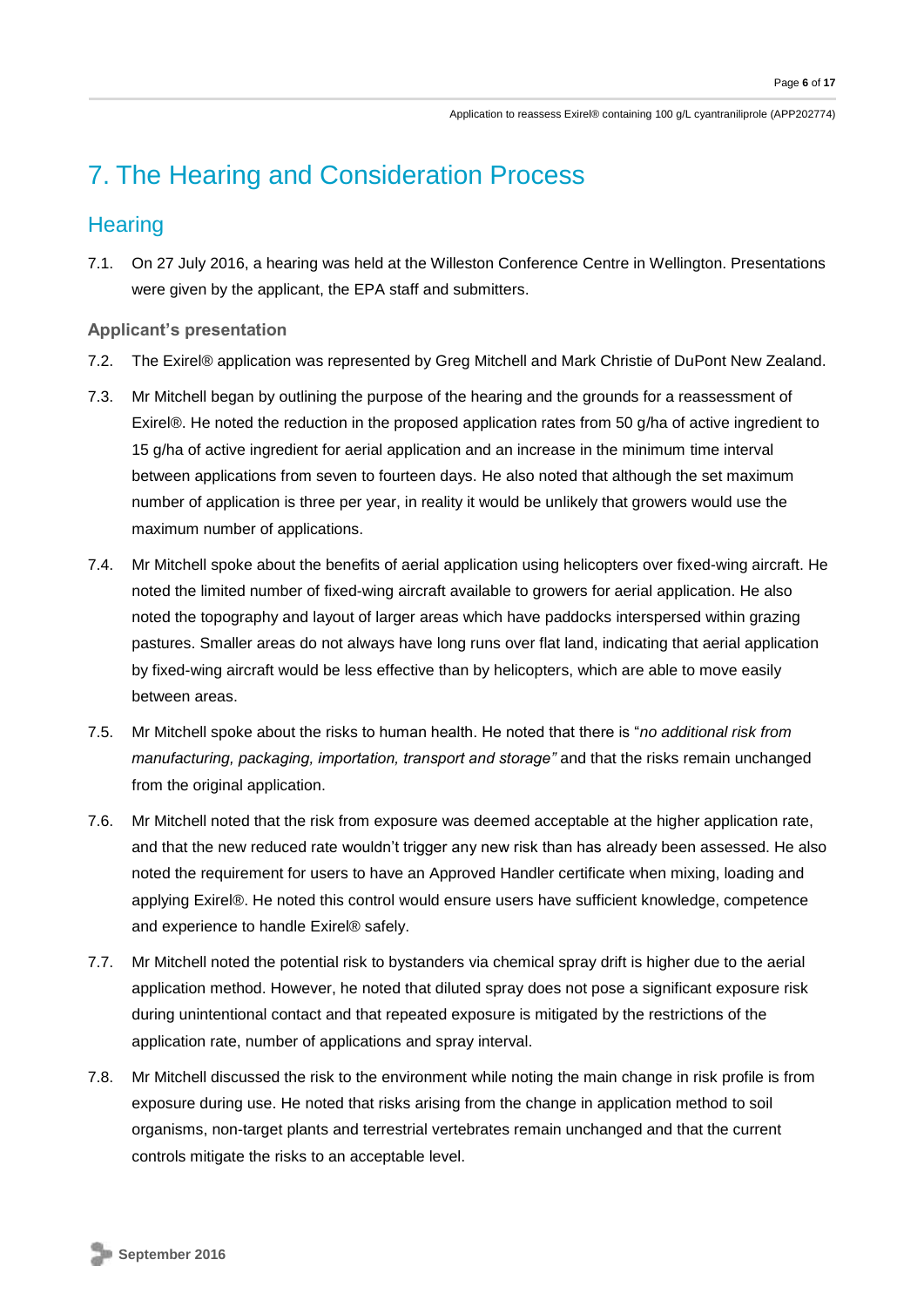- 7.9. Mr Mitchell did however note the increased risk to aquatic organisms due to aerial application. He noted that DuPont proposed a 100 metre downwind buffer zone when applied aerially and 5 metres with ground-based application, consistent with the Australian Pesticides and Veterinary Medicines Authority (APVMA) requirements for the application of Exirel® by helicopter.
- 7.10. Mr Mitchell discussed the risk to aquatic environments from run-off. He noted that irrespective of the application method there is limited risk from run-off to aquatic invertebrates. In addition to this, DuPont also proposed a label statement to inform users not to apply Exirel® if rainfall is expected within two hours of application or if heavy rainfall is likely to generate run-off within 48 hours of application. Mr Mitchell noted that if these controls were followed then risk from run-off would be acceptable.
- 7.11. The Committee asked for clarification regarding the rain-fastness of the product, especially between the 2 and 48 hour withholding periods. Mr Mitchell responded that significant quantities of the product would be taken into the plant in the first two hours and after that it was more related to ground runoff.
- 7.12. The application noted the current controls applied to Exirel® to mitigate the risks to honeybees and proposed an additional label statement to ensure "*spray drift is avoided in flowering off-crop habitats*". Mr Mitchell considered these controls would help to mitigate risks during aerial application.
- 7.13. Mr Mitchell presented a proposed additional label wording, which indicated Exirel® as an effective tool in Integrated Pest Management ('IPM'). He noted that Exirel® would help conserve some parasites and predators, for example, predatory mites. Mr Mitchell explained that DuPont has undertaken trials on Exirel® to demonstrate its effectiveness, irrespective of application method, against pests such as the cabbage white butterfly, diamondback moth, soybean looper, European leaf miner and grey cabbage aphid. He also noted that this information has been submitted to ACVM.
- 7.14. Barry Foster (ApiNZ) asked for clarification regarding peak pest numbers occurring in January and February. He queried the recommendation that Exirel® be applied one month before flowering. The applicant responded that it wouldn't be time related but that application would be dependent on pest numbers.
- 7.15. The Committee considered the time period during which Exirel® may be applied in relation to planting brassica crops. Mr Christie responded that the application time for Exirel® would be at the height of pest presence, usually February or March if crops are planted in October or November, depending on environmental factors. He also noted that DuPont is currently conducting a multi-year study to clarify the effects of Exirel® on beneficial insects or managed pest populations. He noted that in the hotter months there is usually a spike in egg numbers and this would be the time to apply Exirel® without affecting the predator populations that are building up. He also highlighted the benefit of aerial spraying during pest outbreaks and the potential for shorter reaction times.
- 7.16. Mr Mitchell discussed the potential costs of aerial application, while noting that the cost is "negative" for aerial application versus ground based application. He also noted that the cost would restrict the amount of aerial application. He explained that mature crops would require larger volumes of water in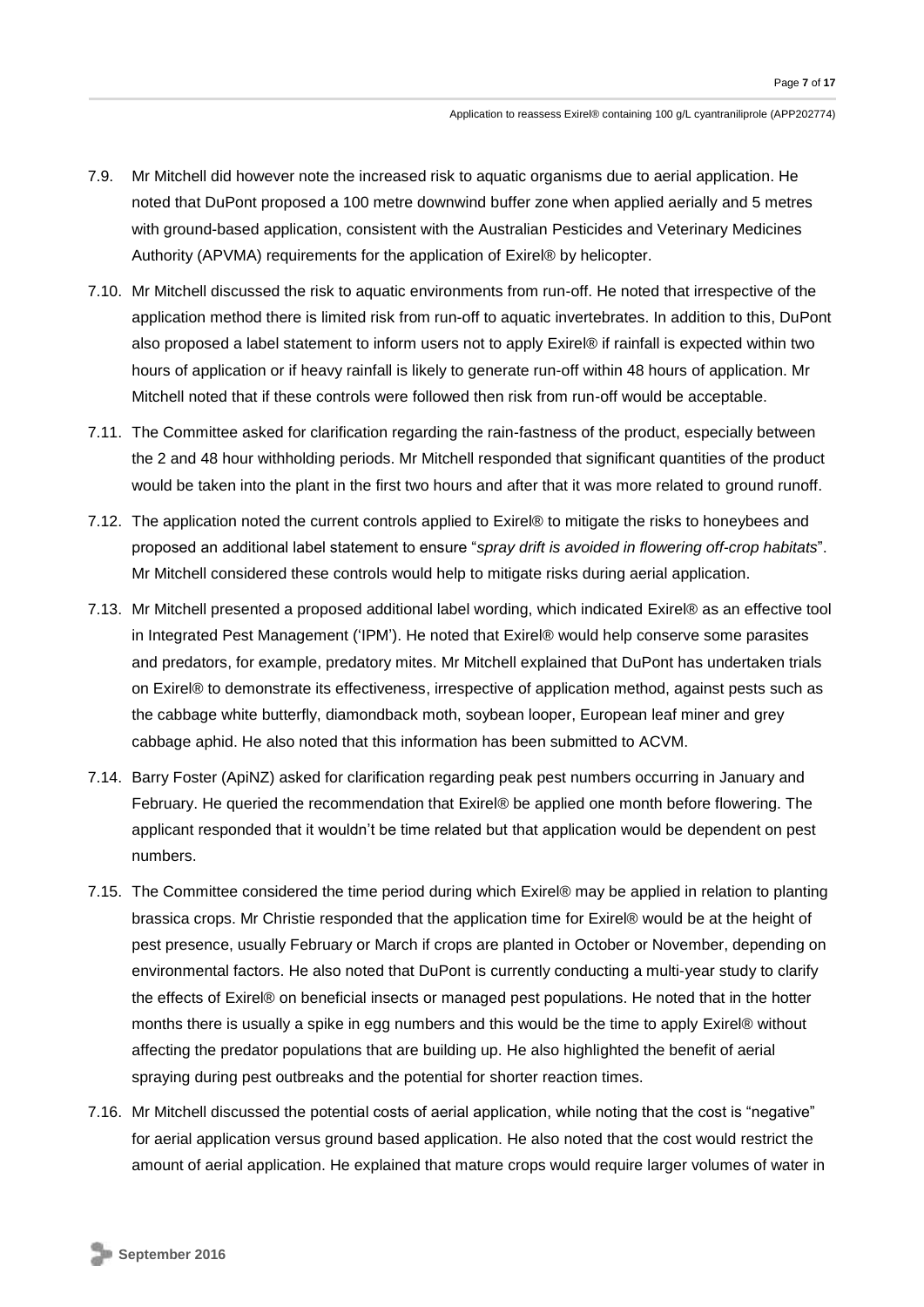order to receive full coverage. He also presented the benefits of aerial application versus groundbased application; namely the improved safety to farm workers and a reduction in soil compaction. Mr Mitchell noted that there are risks to farm workers using ground-based application rigs on difficult terrain, especially when the ground is wet. He noted that application often occurs in summer months and in places like Southland there is concern with bogging during wet conditions.

- 7.17. Gerry Coates (Ngāi Tahu) asked for clarification regarding fixed-wing aircraft versus helicopters in relation to aerial application and if the application was restricted to one mode. The applicant replied that all information presented supported the use of helicopters and suggested willingness to restrict aerial application to helicopter; however he noted that the application submitted to the EPA did mention aerial application in broad terms. He noted that the advice received from industry related to the need for aerial application by helicopter.
- 7.18. Mr Coates questioned the Committee as to whether it would be possible to restrict the application to helicopters only. The Committee asked for clarification from EPA staff as to whether they were aware of any restrictions placed on the type of aerial application. The staff noted they were not aware of a precedent for setting such a restriction to either helicopter or fixed-wing based application methods, however, as with all the controls set for approving hazardous substances the criteria is that they address a specific risk, so in that situation there would be a need to identify that fixed wing aircraft will pose a different risk to that posed by helicopters to be able to set that restriction. The EPA staff had therefore undertaken their risk assessment to account for fixed-wing aircraft in accordance with the broad terms suggested in the application.
- 7.19. The Committee noted that they are required to consider the information presented in the application when making their decision and had therefore considered the risks from the use of both fixed-wing aircraft and helicopters.
- 7.20. The Committee considered the issue of safety and soil compaction. The Committee noted that the applicant has stated that Exirel® would be sprayed during the driest time of year, which should be ideal ground conditions. Mr Christie responded that of the ~400,000 hectares of brassicas grown in New Zealand, a large proportion of are grown in Otago/Southland, and that 'dry' is a relative term. He also noted that there can be very wet and boggy conditions in the height of summer, especially in western Southland and Otago. He said that a key determinant in choosing an application method is the height of the crop and whether you can get ground-based equipment over the crop. Kale crops are about waist height at time of spraying and this is too high for some ground-based applicators.
- 7.21. The Committee considered whether there was evidence to suggest high rates of "rollover" during ground-based pesticide application and found little available evidence to substantiate this.
- 7.22. Mr Mitchell noted the accuracy of aerial application when applied by helicopter, noting the ability to use GPS for tracking and applying agrichemicals. He also noted the use of technology such as "*TracMap"*, which can be used for proof of placement. He noted the use of half boom techniques and nozzle technology, which has helped to reduce drift and overspray.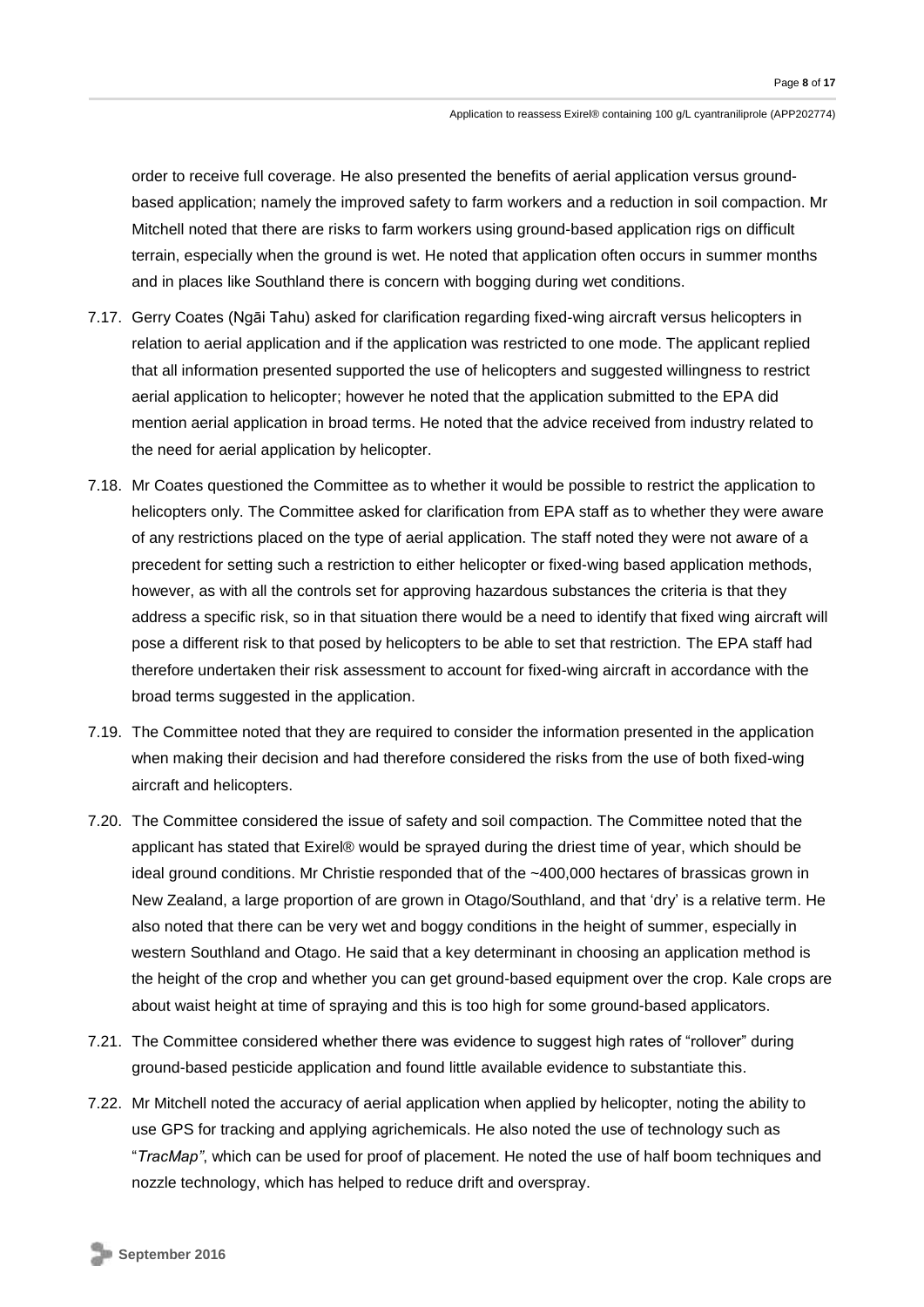- 7.23. Mr Mitchell ended by acknowledging that the risks to Māori are an important aspect to consider and that DuPont appreciated the input from Ngāi Tahu.
- 7.24. Don MacLeod (ApiNZ) asked for clarification regarding the use of surfactants and what the insect control effects are like with and without surfactants. The applicant responded that the original trials were done with non-ionic surfactants but he was unsure as to the control effects. However, he considered that the studies show that there is no additional toxicity with or without a surfactant.
- 7.25. Don MacLeod questioned whether the effect on bees was measured with a range of surfactants that would likely be used with Exirel®. The applicant responded that his understanding was that studies have been done with Exirel® with and without codacide oil as a surfactant and the results have shown that there wasn't a difference in toxicity to bees.
- 7.26. Dr Oliver Sutherland (Ngāi Tahu) questioned whether there was any data on whether the proposed controls would safeguard native bees or other native pollinators. Mr Mitchell responded that the controls were for honeybees and that no studies were available for native bees; however, he noted the proposed buffer zones would mitigate risks of the substance being deposited onto off-crop habitats. The EPA staff clarified that currently the buffer zones were proposed to protect against risk to water bodies and that off-crop habitats were not included in their risk assessment model.
- 7.27. The EPA staff noted the potential risks to bees through dietary exposure. However, data indicated that pre-flowering application of Exirel® did not present a risk to bees. The staff proposed additional wording to be supplied on labels ensuring the substance is not sprayed on flowering crops or off-crop habitats.
- 7.28. The Committee clarified whether the proposed control statement on the label is appropriate to protect off-crop flowering habitats or whether a buffer zone would be a more appropriate tool. Dr Ramarosandratana replied that there is potential to set buffer zones to protect off-crop flowering habitats.
- 7.29. Barry Foster asked for clarification around whether applying Exirel® in forage brassicas in pre-flower stage means that there is potential for flowering weeds to be present. Dr Ramarosandratana noted that the proposed label statement would advise growers not to spray when flowering weeds are present and to avoid spray drift to off-crop habitats.
- 7.30. The Committee considered the proposed statement regarding "*DO NOT spray during bee flight"* could be made more specific as users may not be aware of when bees fly in a specific locality. The staff noted the ambiguity around the label statement.
- 7.31. The Committee considered that the proposed controls would protect both native and non-native pollinators but recognised a gap in the available information on the types of environments being protected in this modified reassessment.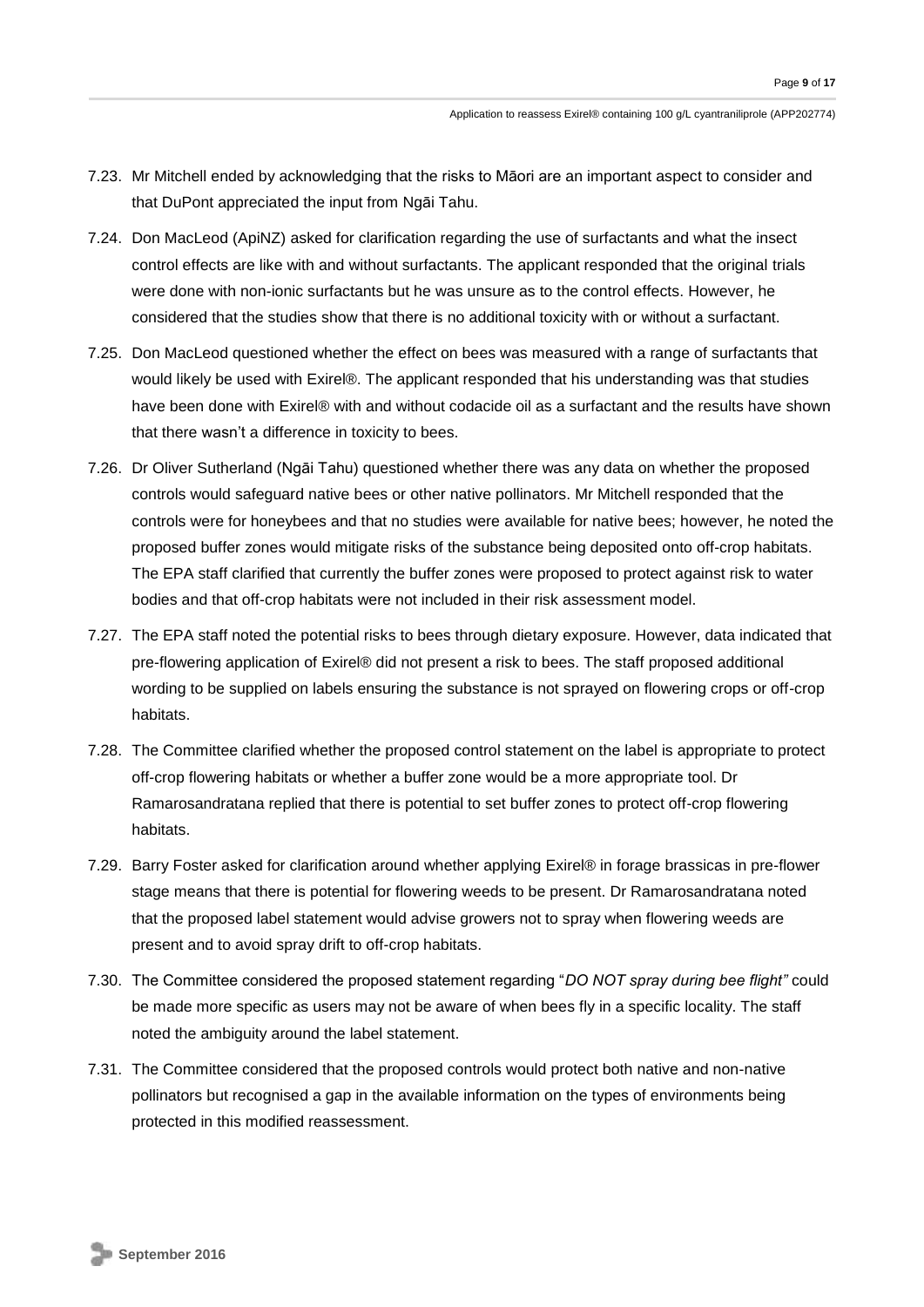#### **EPA staff presentation**

- 7.32. Dr Anna Ramarosandratana represented the EPA staff and addressed the hearing, providing an overview of the Staff Report and the results of the modified reassessment for Exirel®. She noted that Exirel® is not a new product and has been approved for use and is available in New Zealand.
- 7.33. Dr Ramarosandratana explained that in 2012 the initial application for Exirel® from DuPont was processed as a Category C application because at that time cyantraniliprole was a new active ingredient in New Zealand. She noted a full risk assessment was conducted on the active ingredient, and that in 2013, Exirel® was approved for use in New Zealand.
- 7.34. The staff considered that the risks to human health are below the Acceptable Operator Exposure Level (AOEL). The staff noted that the hazard classifications of Exirel® trigger default controls including a requirement for Personal Protective Equipment (PPE) when handling the substance. The staff considered the PPE requirements and the results of the assessment and determined that the risks to human health were negligible for both ground-based and aerial application methods.
- 7.35. Dr Ramarosandratana noted the risks to the environment and the potential for Exirel® ® to cause adverse effects to threatened species. As a result a more conservative approach was taken using uncertainty factors in the assessment that take into account the potential impact on threatened species' populations.
- 7.36. The EPA staff noted that there are risks to threatened and non-threatened aquatic invertebrates and to sediment dwelling organisms from both application methods and discussed the proposed controls to mitigate the risks to the aquatic environment; namely through the use of buffer zones which would reduce the amount of spray drift onto water bodies to a safe level. Dr Ramarosandratana discussed the spray drift modelling that was used to determine the size of buffer zone. She noted a medium to fine spray droplet size was used as a parameter in the model, and that staff considered buffer zones of 10 metres for aerial application and 2 metres for ground-based application to be appropriate.
- 7.37. The EPA staff compared the results from Australian modelling and the EPA modelling and considered the apparent inconsistency between the two, noting that the EPA modelling resulted in smaller buffer zones due to the parameters used. The staff noted that:
	- $\bullet$  the Australian application rate is 60 g a.i/ha, which is four times higher than proposed in the application
	- there is a difference in boom height because of the different crop height (cotton and canola crops versus brassicas)
	- Australia has a more conservative water body size, both in water depth and width
	- the EPA model considers sorption to sediment, which the Australian model does not.
- 7.38. The EPA staff also noted they were unable to identify the eco-toxicity endpoint used in the Australian model which would influence the outcome.
- 7.39. EPA staff recommended that, with all the proposed controls in place, the application be approved.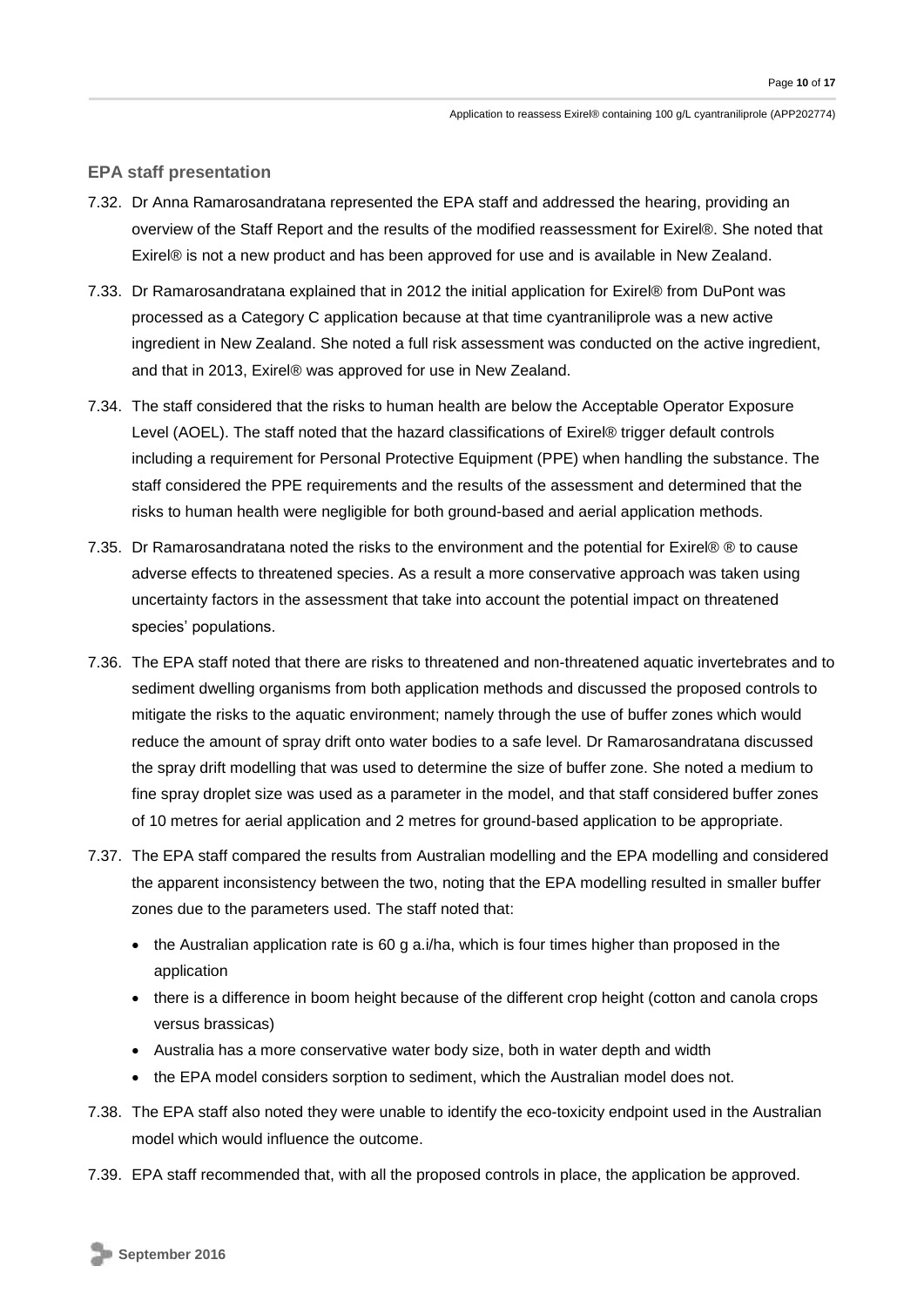- 7.40. The Committee sought clarification about the parameters that were used in the spray drift modelling. The staff responded that the model used standard parameters, which consist of worst case rates and scenarios that assume the highest wind speed at which an aircraft would be permitted to fly.
- 7.41. Don MacLeod questioned whether hilly terrain was factored into model for spray drift and staff confirmed that the modelling undertaken had not accounted for hilly topography.
- 7.42. Dr Sutherland asked for clarification on whether fixed-wing aircraft or helicopters were used to determine the buffer zone. The staff confirmed that the model was based on fixed-wing aircraft and noted that helicopters presented lower risks.
- 7.43. Gerry Coates asked for clarification around the size of buffer zones noting the difference between the EPA model and the Australian model. The Committee noted the difference in parameters used, including the rate and use pattern, and considered it appropriate for the EPA to conduct their own assessment based on New Zealand parameters to determine what an appropriate buffer zone is.

## **Presentations by submitters**

- 7.44. Mr Foster presented photographs of fodder brassicas in typical hilly country. He noted that there are pockets within the paddocks, which are unable to be cultivated due to gullies and steep slopes. He discussed the likelihood of clover, weeds, trees and shrubs that would provide refuges for bees to forage when in flower. He noted the difficulty in aerial application in relation to adhering to the proposed buffer zones.
- 7.45. Mr MacLeod discussed the limitations for spray drift modelling when using AGDISP and AGDRIFT. He noted *"the current models assume a flat earth and steady-state ambient conditions".* He explained this was major limitation to the current algorithms and that they should not be used in hilly country applications.
- 7.46. Mr MacLeod identified the label statements from the original application, which he believed were not practical to implement and in some instances were ambiguous. He noted the "*label instructions are contradictory and invalidate good agricultural practice which the EPA is striving for*".
- 7.47. Mr Coates noted that Ngāi Tahu opposed the application for reassessment. However, he commented that "*we do appreciate DuPont's effort for communicating with Ngāi Tahu*". He noted that Ngāi Tahu do not find any compelling reasons for applying Exirel® by air and cited a lack of evidence showing brassica crops growing on hilly country.
- 7.48. Mr Coates concluded by stating Ngāi Tahu's support for the concerns raised by Ngāpuhi about the potential effects of Exirel® on New Zealand native species, especially pollinators. He also noted that a persuasive case for benefits to Māori as Treaty partners has not been made in this reassessment.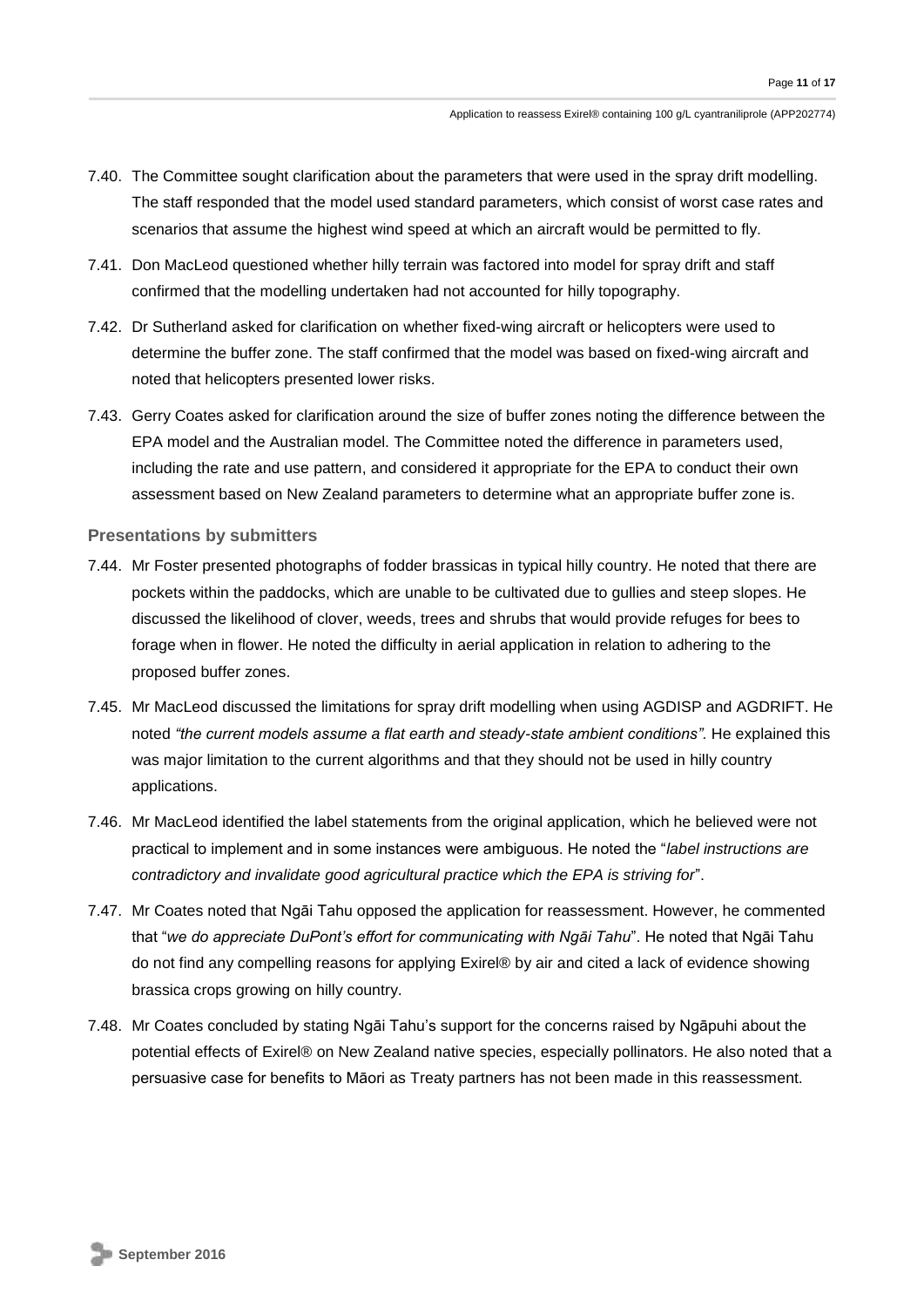Application to reassess Exirel® containing 100 g/L cyantraniliprole (APP202774)

# 8. Consideration of effects

- 8.1. The following information was considered by the Committee:
	- The application and its confidential appendices
	- The submissions
	- The EPA Staff Report
	- Information presented at the hearing by the applicant, the submitters, and the EPA staff.
- 8.2. Further comments on this information can be found in the sections following.

# Hazard classifications

8.3. The Committee adopted the hazard classifications for Exirel® as recommended by the staff, based on the information provided by the applicant and on other available information as documented in the Staff Report (Table 1). This information included study data, as well as mixture rules calculations.

| Hazardous property                   | Classification          |
|--------------------------------------|-------------------------|
| Skin irritant                        | 6.3A                    |
| Contact sensitisation                | 6.5B                    |
| Target organ or system toxicity      | 6.9B (oral, inhalation) |
| Aquatic ecotoxicity                  | 9.1A                    |
| Terrestrial invertebrate ecotoxicity | 9.4B                    |

#### **Table 1: Hazard classification of Exirel®**

## Identification of controls

- 8.4. The suite of controls proposed by the staff, and considered by the Committee was detailed in full in Appendix C of the Staff Report. The control suite included:
	- default controls i.e. those triggered by the aquatic ecotoxicity hazard classification of Exirel®
	- deletions and variations to the default controls in accordance with sections 77 and 77A of the Act
	- additional controls, proposed in accordance with section 77A of the Act.

## Assessment of benefits

- 8.5. The applicant referred to several benefits of the substance in the application and elaborated on these at the hearing. The staff also provided some information to support these claims. The applicant proposed specific benefits that could arise from aerial application of Exirel®; primarily, the applicant noted that this would permit application of Exirel® on uneven terrain or during wet conditions. They explained that this is expected to lead to flow-on benefits including:
	- Reduced health risks to vehicle operators who currently drive spray rigs on difficult or dangerous terrain and thereby have a risk of 'rollover'.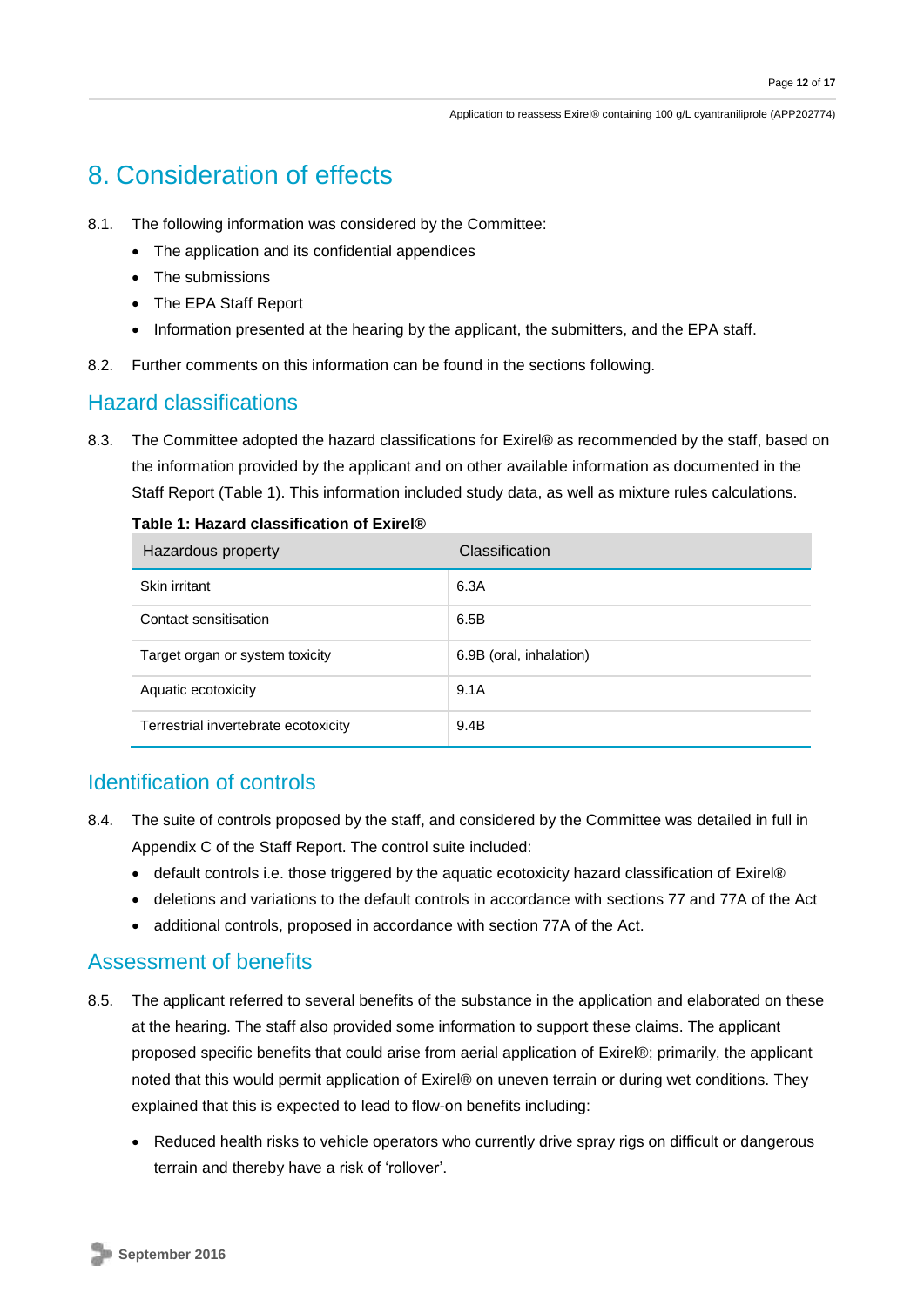- Preserved soil quality, as the use of heavy equipment on wet soil or pugged pasture can decrease soil quality and have negative impacts on yield and land productivity.
- An ongoing ability to apply Exirel® to crops, minimising the development of increased pest pressure and retaining the ability to adhere to recommended application frequencies.
- 8.6. The Committee considered the argument for the improved safety of farm workers. They noted that while the conceptual basis of the argument is plausible, no evidence was presented to demonstrate whether ground based application presents a real risk to the health and safety of farm workers. No historical record of accidents was presented. The Committee also considered the benefit to farmers given that ~30% of fodder brassica crops are sprayed in New Zealand and that there are further limitations on the extent of aerial spraying due to the higher cost. Based on the evidence provided, the Committee considered that this benefit would be negligible.
- 8.7. The Committee considered the issue of soil compaction as outlined by the applicant. The Committee noted that it had not received any submissions supporting this, nor was there specific information to support this benefit. The Committee noted that other elements of soil compaction, such as livestock walking across the crop field, had not been considered in the application, but these elements were mentioned at the hearing by Don MacLeod. The Committee noted that this could have an equal or more significant effect than spraying equipment. The Committee therefore considered this benefit would be negligible.
- 8.8. The Committee considered that the applicant had not mentioned any potential for increased area that is able to be sprayed, and had not presented data showing increased crop yield. This negated the EPA staff's assessment that a positive effect of aerial application might be increased crop yield. The Committee was unable to determine whether this effect was significant based on the information available to it and therefore considered this benefit would be negligible.
- 8.9. The Committee considered the proposed benefit of aerial application facilitating a rapid response to control an outbreak of pests, but considered that there is insufficient supporting data about the economic impacts of pest pressure and no comparison with the existing ability to conduct ground applications in such situations. The Committee therefore considered this benefit would be negligible.
- 8.10. In summary the Committee considered the proposed benefits but found no evidence to indicate that the benefits would occur over and above the current benefits derived from using Exirel® via ground based application. The Committee therefore assessed the benefits as negligible.

## Assessment of risks

## **Risks during manufacture, packaging and importation**

8.11. The risks during manufacture, packaging and importation remain the same as with the current approval and have not been considered in depth as part of this decision.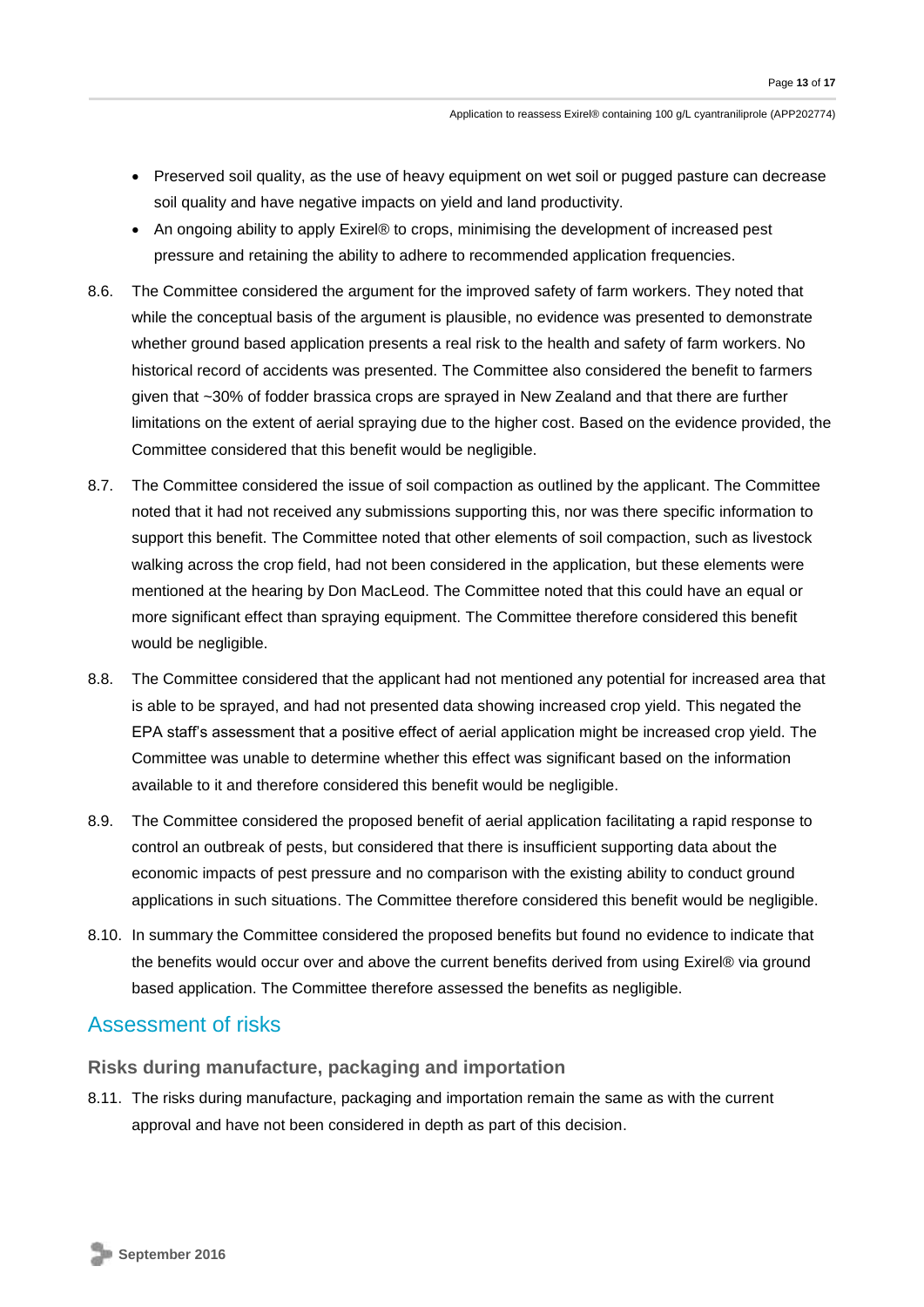## **Risks during transport and storage**

- 8.12. The Committee considered that people and the environment would only be exposed to the substance during transport and storage in isolated incidents where a spill occurs. Once in New Zealand, HSNO controls (e.g. labels, safety data sheets and packaging) and adherence to the Land Transport Rule 45001, Civil Aviation Act 1990 and Maritime Transport Act 1994 would apply.
- 8.13. The Committee considered that adherence to the HSNO controls (such as labelling, SDS, packaging emergency management and secondary containment) during transportation and storage would ensure that the level of risk to the environment from Exirel® would be negligible.

## **Risks during use**

## **Human health effects**

- 8.14. The Committee noted that the staff's quantitative human health risk assessment for ground-based application of Exirel®, detailed in the Staff Report, determined that the predicted exposures during mixing, loading and application by operators, re-entry workers and for bystanders would be negligible and resulted in risk quotients below the acceptable operator exposure level (AOEL). The Committee noted that the exposures would be lower for aerial application due to the lower application rate.
- 8.15. The Committee considered that aerial application of Exirel® would not pose risks to human health.

#### **Aquatic organism effects**

- 8.16. The Committee reviewed the evidence provided to it with regard to aquatic organisms. The Committee determined that aerial application, without additional controls, would result in increased risks to aquatic invertebrates.
- 8.17. The Committee considered downwind buffer zones that could be used to mitigate the risks to aquatic organisms. The Committee concluded that a sufficiently large buffer zone would reduce the risks to aquatic organisms to a negligible level but noted that there is considerable uncertainty regarding what this appropriate buffer zone should be given the variety of topography where Exirel® may be applied aerially.
- 8.18. The Committee recognised that the while the applicant requested that the buffer zone for aerial use of Exirel® be set at 100 metres, consistent with a risk assessment carried out by Australian regulators, the adoption of this distance in New Zealand might reasonably be expected to exclude a significant portion of forage brassica crops growing in smaller fields in hilly topography. This restriction is likely to reduce the potential benefits of Exirel® in New Zealand. The Committee considered that the fact that the model does not take into account hilly terrain results in uncertainty in the buffer zone calculated for aerial application in such circumstances.
- 8.19. The Committee noted that where any scientific or technical uncertainty or dispute is not resolved during its consideration of the application, "*the Authority must take into account the need for caution in managing the adverse effects of the substance*".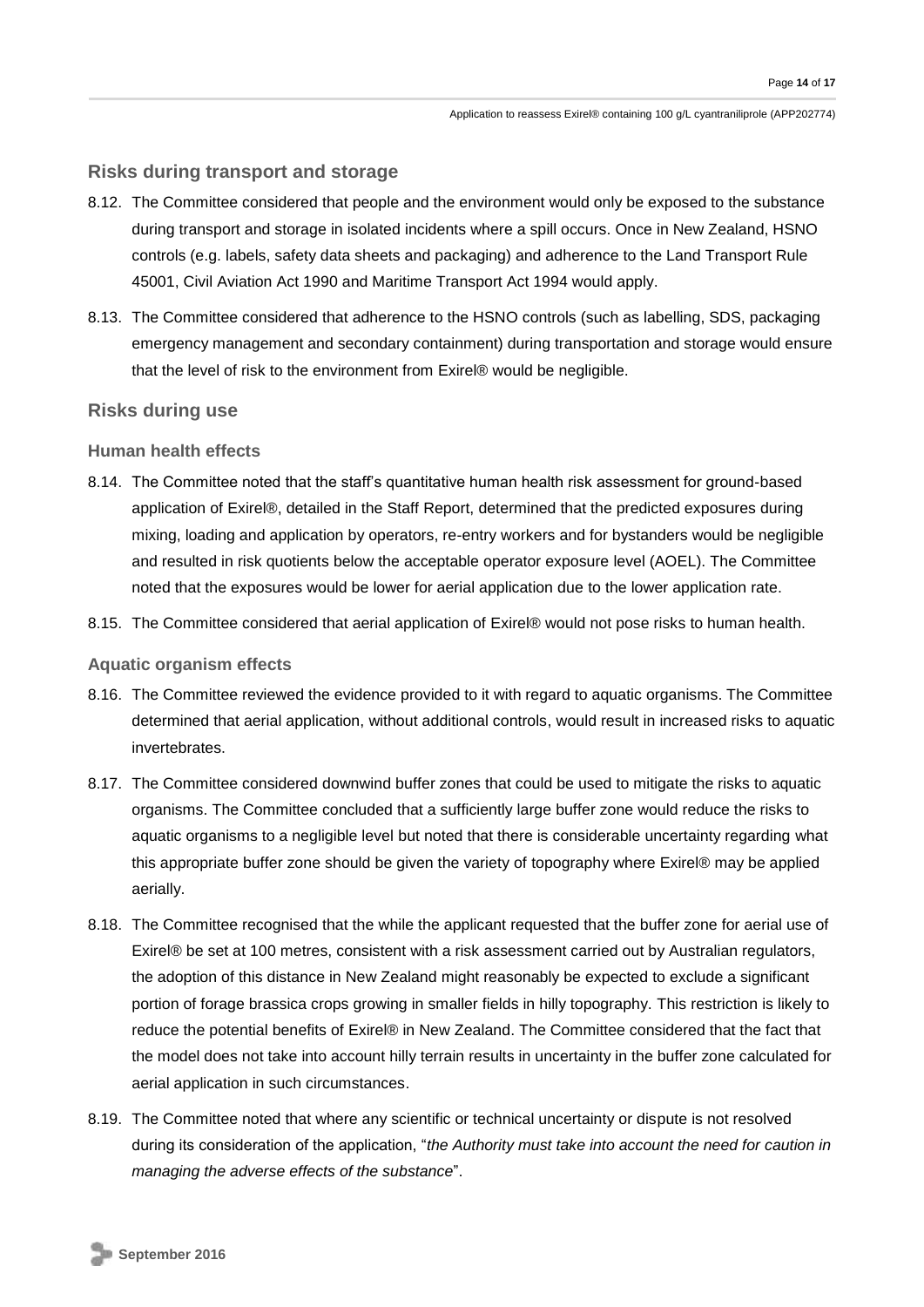## **Terrestrial invertebrate effects**

- 8.20. The Committee noted the EPA staff advice that Exire ® posed a possible risk to bees through acute oral exposure. The Committee noted that this risk was present for both ground and aerial based application of Exirel®.
- 8.21. The Committee considered that semi-field and field studies conducted with cyantraniliprole showed no observed effects on colony strength or brood development, and indicated that pre-flowering application of Exirel® does not present a risk to bees. The Committee noted that Exirel® is intended to be applied to fodder brassicas during leaf development stage, and considered that this does not represent a high potential exposure to bees, as these plants will be grazed before reaching flowering stage.
- 8.22. The Committee noted the staff's recommendation for the following label statements regarding the safety of honeybees:
	- *DO NOT apply this insecticide to flowering crops.*
	- *Take all reasonable steps to ensure that flowering weeds are removed from the application area before spraying Exirel®,*
	- *DO NOT apply during bee flight*
- 8.23. The staff advised the Committee that sensitivity to Exirel® was variable in other non-target arthropods. The Committee noted this and considered that with the proposed controls, the risks to non-target arthropods would be negligible.

## **Assessment of risks to other organisms**

8.24. The Committee noted the EPA staff risk assessment for soil organisms and birds. Based on the information provided the Committee considered the risks to be negligible.

## **Risks during disposal**

8.25. The risks during disposal remain the same as with the current approval and have not been considered in depth as part of this decision.

## **Relationship of Māori to the environment**

- 8.26. The Committee noted that the staff assessed the potential effects on the relationship of Māori to the environment in accordance with sections 6(d) and 8 of the Act. This included an assessment of the potential impacts of Exirel® on kaitiakitanga and the Treaty of Waitangi.
- 8.27. Ngāi Tahu noted that the amount of data made available to the public was extremely limited and that this made it impossible to evaluate the potential for risk. They also considered that the approval of an application for a hazardous substance, where uncertainty exists regarding the potential for adverse effects on taonga species and traditional Māori values and practices, may be viewed as being inconsistent with the principle of active protection in the Treaty of Waitangi.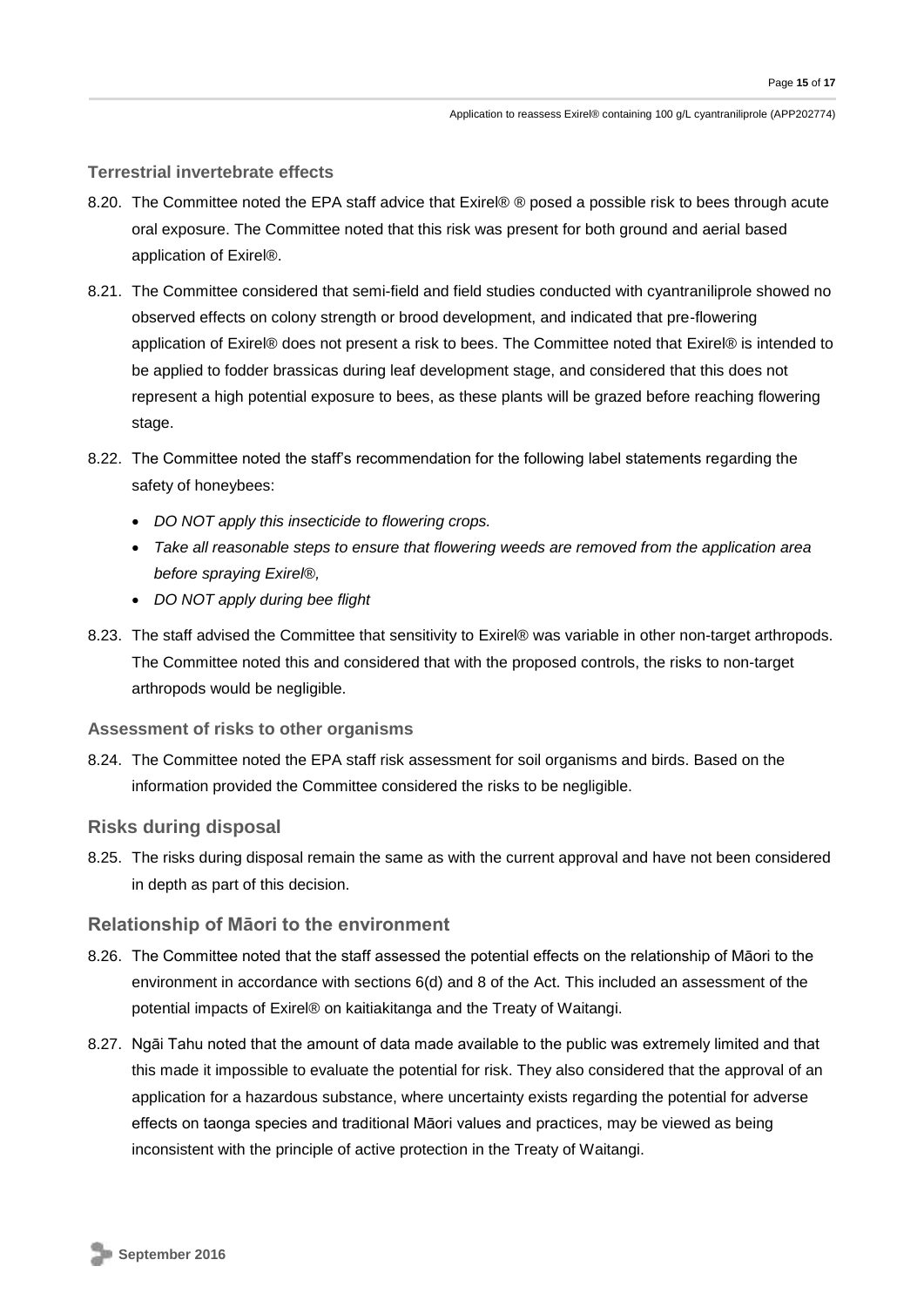8.28. Based on the Staff Report and other information provided to the Committee by the applicant and submitters, the Committee considered that with the controls proposed in place the impact of the substance on the relationship of Māori to the environment would be negligible. The Committee considered that the application is likely to be consistent with the principles of the Treaty of Waitangi.

## **Assessment of risks to society, the community and the economy**

8.29. The Committee did not identify any possible risks to society, the community and the economy. The Committee therefore did not consider this further.

# 9. Consideration of best international practices and standards

- 9.1. In accordance with section 63A(6)(b) of the Act, the Committee took into account the proposed suite of controls and noted that these aligned with best international practice for the mitigation of risks posed to human health and the environment by hazardous substances.
- 9.2. The Committee specifically noted that it is standard international practice to set buffer zones as a mechanism for reducing spray drift onto sensitive areas. They noted that the uncertainty around determination of appropriate buffer zone sizes for all types of topography for Exirel® application precluded the use of buffer zones to mitigate risks to aquatic organisms.